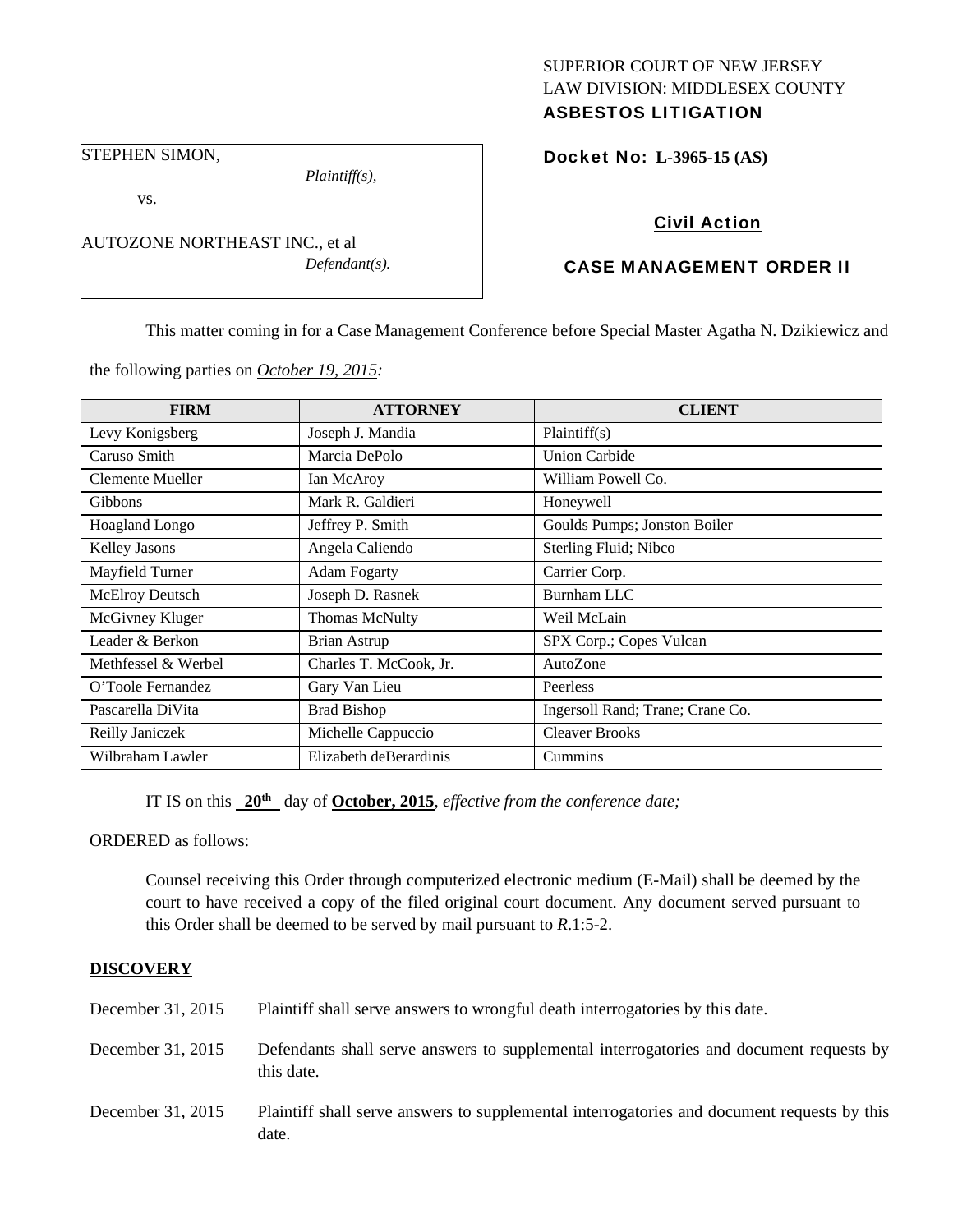- February 29, 2016 Fact discovery, including depositions, shall be completed by this date. Plaintiff's counsel shall contact the Special Master within one week of this deadline if all fact discovery is not completed.
- March 31, 2016 Depositions of corporate representatives shall be completed by this date.

#### **EARLY SETTLEMENT**

April 15, 2016 Settlement demands shall be served on all counsel and the Special Master by this date.

#### **SUMMARY JUDGMENT MOTION PRACTICE**

April 15, 2016 Plaintiff's counsel shall advise, in writing, of intent not to oppose motions by this date. April 29, 2016 Summary judgment motions shall be filed no later than this date. May 27, 2016 Last return date for summary judgment motions.

#### **MEDICAL DEFENSE**

- March 31, 2016 Plaint if shall serve medical expert reports by this date.
- March 31, 2016 **Upon request by defense counsel**, plaintiff is to arrange for the transfer of pathology specimens and x-rays, if any, by this date.
- June 30, 2016 Defendants shall identify its medical experts and serve medical reports, if any, by this date. **In addition, defendants shall notify plaintiff's counsel (as well as all counsel of record) of a joinder in an expert medical defense by this date.**

#### **LIABILITY EXPERT REPORTS**

- March 31, 2016 Plaintiff shall identify its liability experts and serve liability expert reports or a certified expert statement by this date or waive any opportunity to rely on liability expert testimony.
- June 30, 2016 Defendants shall identify its liability experts and serve liability expert reports, if any, by this date or waive any opportunity to rely on liability expert testimony.

#### **ECONOMIST EXPERT REPORTS**

- May 27, 2016 Plaintiff shall identify its expert economists and serve expert economist report(s), if any, by this date or waive any opportunity to rely on economic expert testimony.
- June 30, 2016 Defendants shall identify its expert economists and serve expert economist report(s), if any, by this date or waive any opportunity to rely on economic expert testimony.

#### **EXPERT DEPOSITIONS**

July 29, 2016 Expert depositions shall be completed by this date. To the extent that plaintiff and defendant generic experts have been deposed before, the parties seeking that deposition in this case must file an application before the Special Master and demonstrate the necessity for that deposition. To the extent possible, documents requested in a deposition notice

\_\_\_\_\_\_\_\_\_\_\_\_\_\_\_\_\_\_\_\_\_\_\_\_\_\_\_\_\_\_\_\_\_\_\_\_\_\_\_\_\_\_\_\_\_\_\_\_\_\_\_\_\_\_\_\_\_\_\_\_\_\_\_\_\_\_\_\_\_\_\_\_\_\_\_\_\_\_\_\_\_\_\_\_\_\_\_\_\_\_\_\_\_\_\_\_\_\_\_\_\_\_\_\_\_\_\_\_\_\_